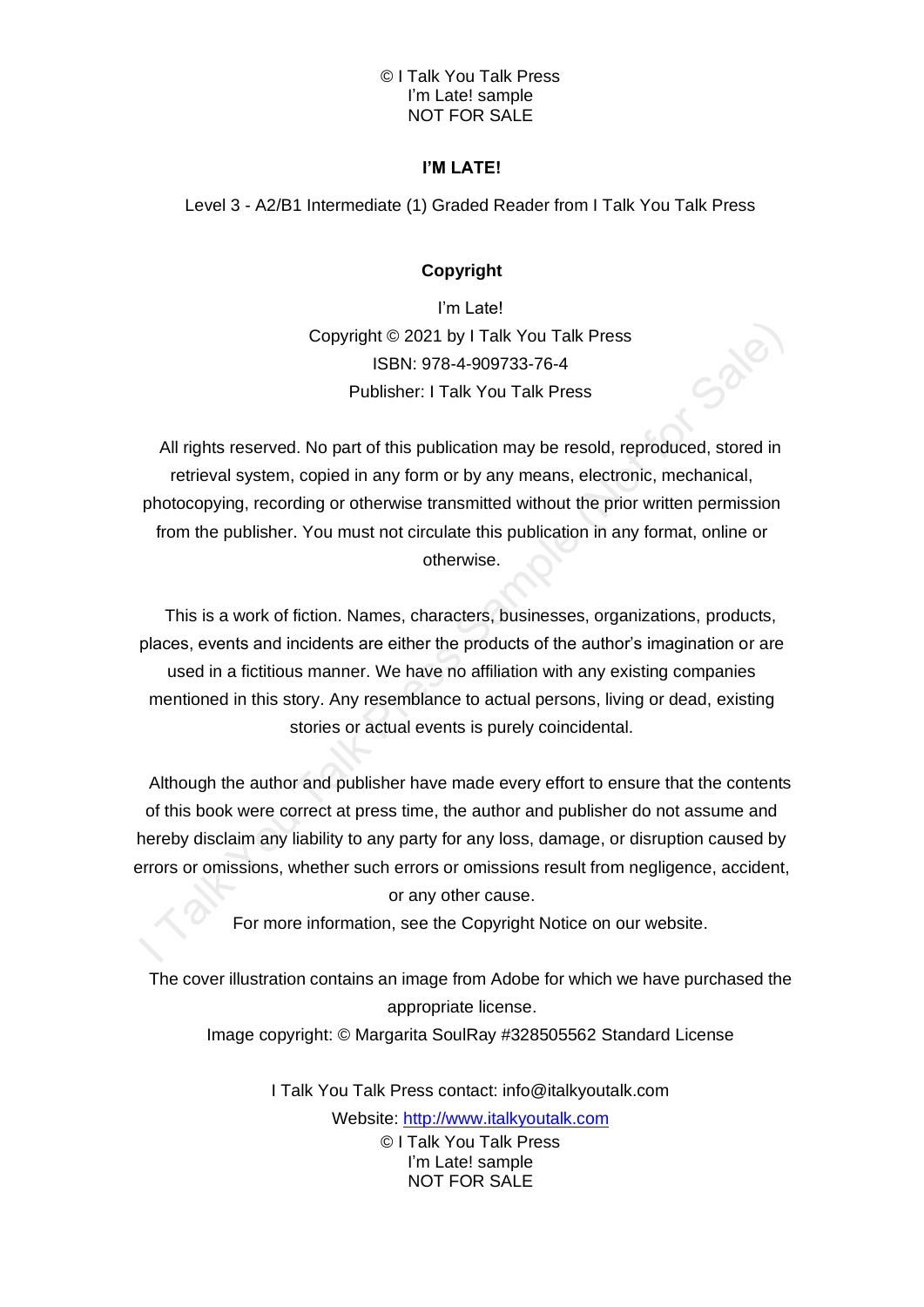## **Introduction**

There are five short stories for learners of English in this book.

Story 1: Oh no! What can we wear?

Story 2: Taking the train

Story 3: Bevan

Story 4: A missed flight connection

Story 5: Irwin's graduation

© I Talk You Talk Press I'm Late! sample NOT FOR SALE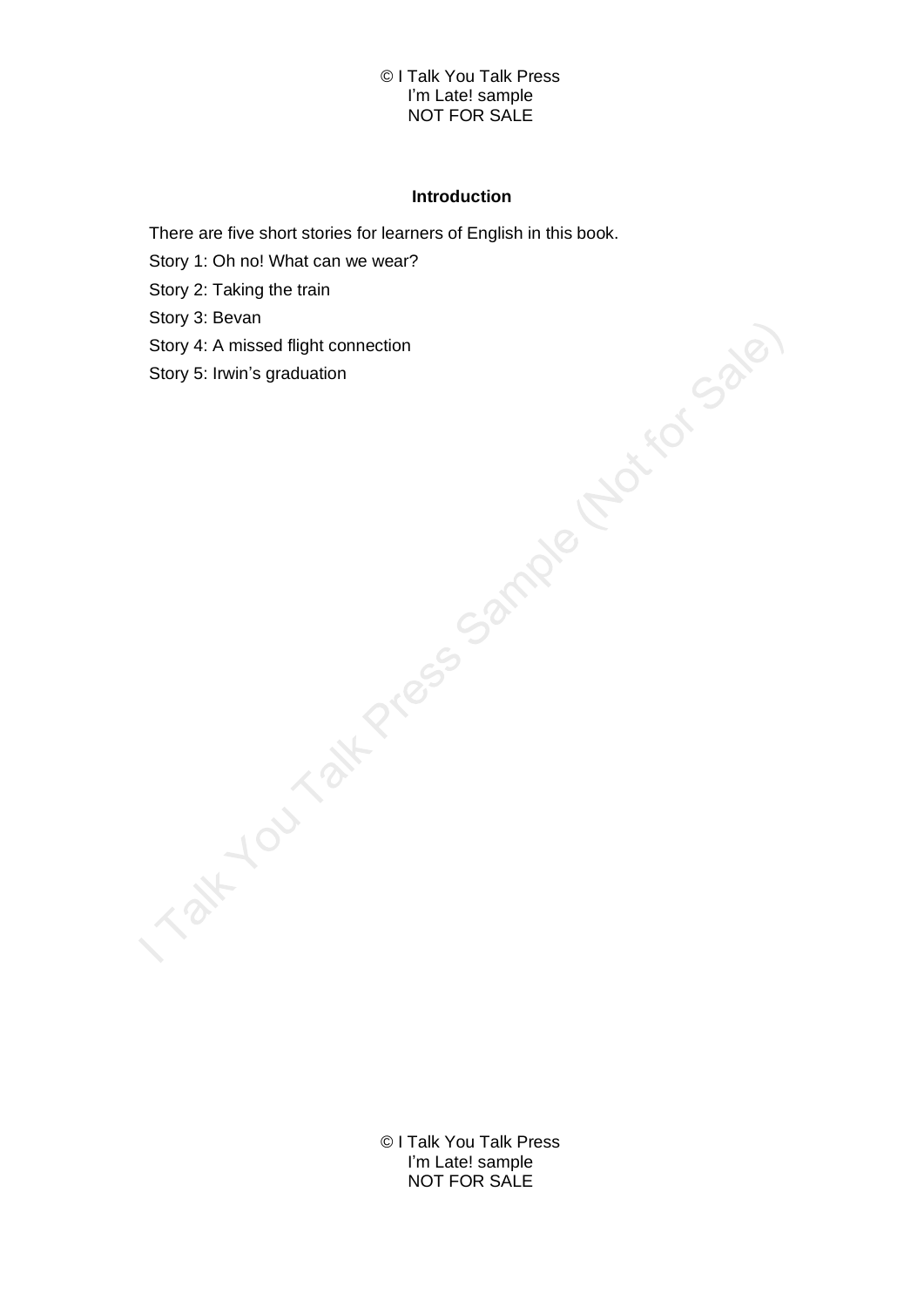## **1. Oh no! What can we wear?**

It was the last team practice before the big gymnastics competition in Burlingville. It was school vacation, but the high school gymnastics team had been training every day. Usually, their teacher said, "You must do better! Try harder."

But today, she smiled a little. "Go home and rest. Remember, you must be here at the school at six o'clock tomorrow morning. Bring some snacks and water. The minibus will leave at six fifteen. Maybe this year we will be lucky, and win!"

Nerissa and Phoebe walked out of the gym together. There were five team members, and they were the oldest. This was the third time they had been to the competition. It was their last year at high school, so it was their last chance to win.

"Burlingville tomorrow!" said Phoebe. "It will take us a long time to get there. Last year we got second place. I hope we are luckier this year."

Nerissa laughed. "We have our wonderful new uniforms. I am sure we can win!" Springtown High School was in the countryside. Most of the students' parents were

farmers. It was not a rich school, but all the teachers and students worked very hard.

The gymnastics team made cookies and sold them at the market to get money to buy new uniforms. They were very pretty. They were blue and silver. Everyone in the team liked them very much.

Early next morning, the team and their teacher got on the minibus to start their long trip to the city.

"We will reach the railway station in Travers at about two o'clock," said their teacher. "Then we will take a train to Burlingville. We will be there by six o'clock. We must register for the competition by seven o'clock, so we will have plenty of time."

The bus driver took the bus through the country roads until they reached the motorway. Then suddenly, he parked the bus at the side of the road.

"I'm sorry!" he said. "There is something wrong with the engine. I must look."

Everyone sat in their seats and waited. They ate their snacks and drank their water. After about 20 minutes, the driver came back inside. "I'm sorry. I can't fix the engine. I will call my company and ask them to send another bus for you."

"Will it take a long time?" asked the teacher. "We must catch a train to Burlingville."

The bus driver looked worried. "I don't know. I hope there is a free minibus. I will ask them to hurry."

The teacher was very worried. She looked at her phone many times. Then she called the manager of the competition. When she finished talking, she looked very sad. She

> © I Talk You Talk Press I'm Late! sample NOT FOR SALE